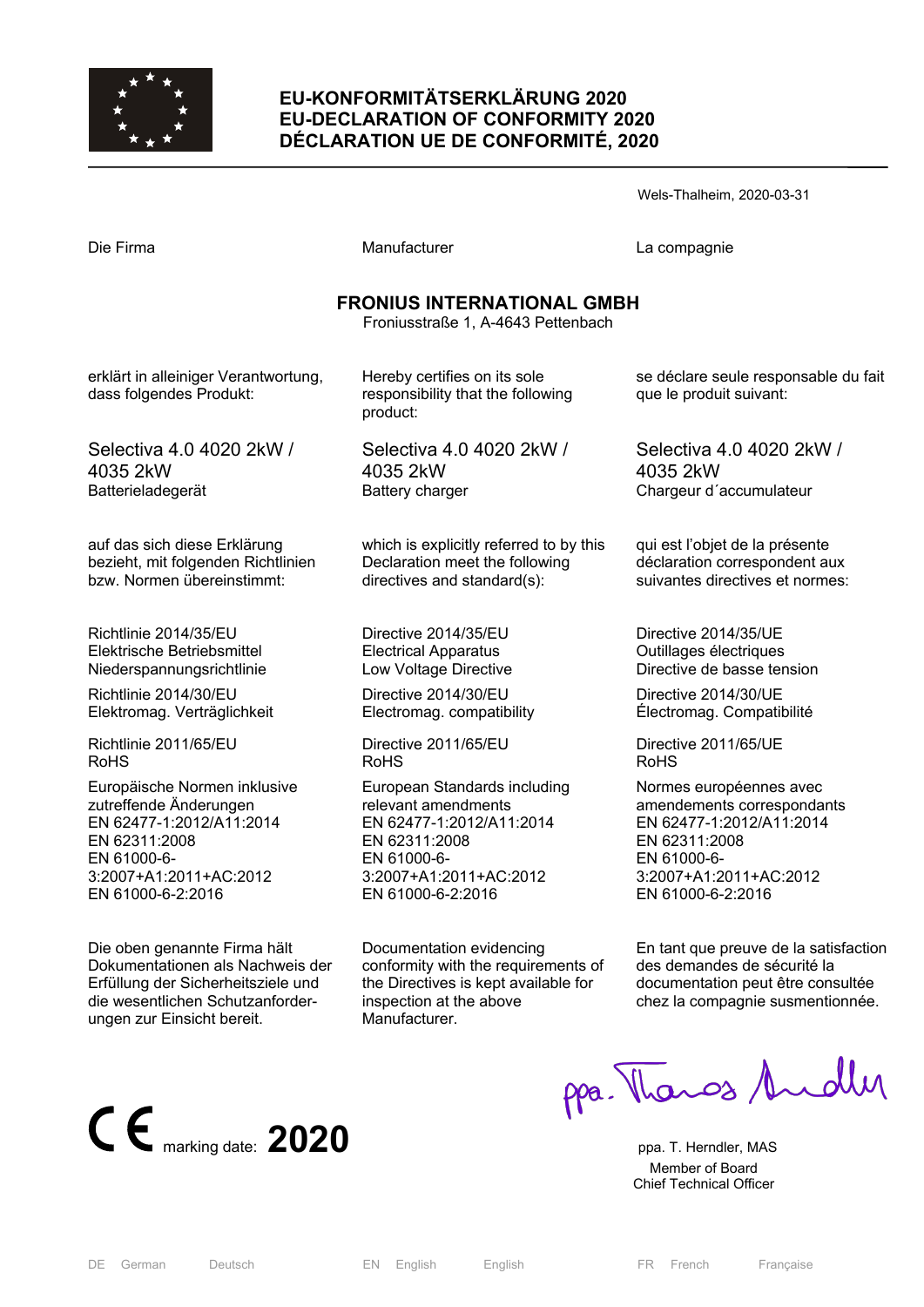

## **EU-DECLARATION OF CONFORMITY 2020 DICHIARAZIONE DI CONFORMITÀ UE, 2020 DECLARACIÓN UE DE CONFORMIDAD, 2020**

Wels-Thalheim, 2020-03-31

Costruttore **Costruttore** La empresa

# **FRONIUS INTERNATIONAL GMBH**

Froniusstraße 1, A-4643 Pettenbach

Hereby certifies on its sole responsibility that the following product:

Selectiva 4.0 4020 2kW / 4035 2kW Battery charger

which is explicitly referred to by this Declaration meet the following directives and standard(s):

Directive 2014/35/EU Electrical Apparatus Low Voltage Directive

Directive 2014/30/EU Electromag. compatibility

Directive 2011/65/EU RoHS

European Standards including relevant amendments EN 62477-1:2012/A11:2014 EN 62311:2008 EN 61000-6- 3:2007+A1:2011+AC:2012 EN 61000-6-2:2016

Documentation evidencing conformity with the requirements of the Directives is kept available for inspection at the above Manufacturer.

Con la presente certifica dichiara la sua esclusiva responsabilità che il seguente prodotto:

Selectiva 4.0 4020 2kW / 4035 2kW **Caricabatteria** 

al quale è esplicitamente riferita questa dichiarazione, è conforme alle seguente direttive e agli seguenti standard:

Direttiva 2014/35/UE Materiale elettrico Direttiva Bassa tensione

Direttiva 2014/30/UE Compatibilità elettromagnetica

Direttiva 2011/65/UE RoHS

Norme europee e rispettive modifiche EN 62477-1:2012/A11:2014 EN 62311:2008 EN 61000-6- 3:2007+A1:2011+AC:2012 EN 61000-6-2:2016

La documentazione attestante la conformità alle richieste delle direttive sarà tenuta a disposizione per ispezioni presso il sopracitato costruttore.

declara bajo su exclusiva responsabilidad que el siguiente producto:

Selectiva 4.0 4020 2kW / 4035 2kW Cargador de baterías

al que se refiere la presente declaración está conforme con las siguientes directivas y normas:

Directiva 2014/35/UE Material eléctrico Directiva de baja tensión

Directiva 2014/30/UE Compatibilidad electromagnética

Directiva 2011/65/UE RoHS

Normas europeas incluidas las modificaciones correspondientes EN 62477-1:2012/A11:2014 EN 62311:2008 EN 61000-6- 3:2007+A1:2011+AC:2012 EN 61000-6-2:2016

La empresa mencionada anteriormente tiene a disposición para inspección los documentos que confirman el cumplimiento de los objetivos de seguridad y los requisitos de protección esenciales.



ppa. Thanos Andley

 Member of Board Chief Technical Officer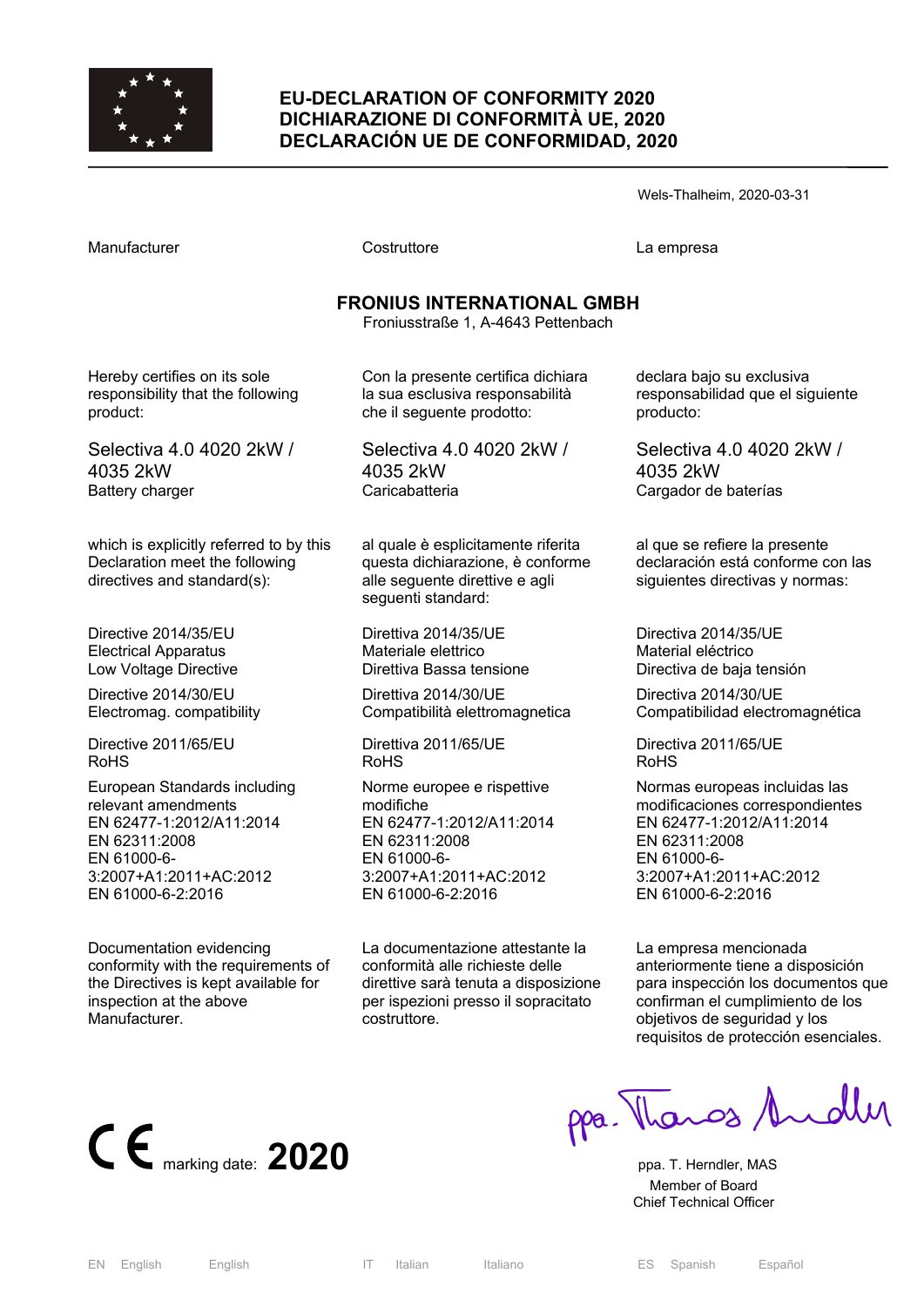

## **EU-OVERENSSTEMMELSESERKLÆRING 2020 EU-CONFORMITEITSVERKLARING 2020 DECLARAÇÃO UE DE CONFORMIDADE, 2020**

Wels-Thalheim, 2020-03-31

| $\epsilon$ |  |  |  |
|------------|--|--|--|

Virksomheden De firma A empresa

# **FRONIUS INTERNATIONAL GMBH**

Froniusstraße 1, A-4643 Pettenbach

Hermed erklærer vi, at følgende produkt:

Selectiva 4.0 4020 2kW / 4035 2kW **Batterilader** 

som denne erklæring vedrører, stemmer overens med følgende direktiver og standarder:

Direktiv 2014/35/EU Elektrisk materiel Lavspændingsdirektivet

Direktiv 2014/30/EU Elektromagnetisk kompatibilitett

Direktiv 2011/65/EU RoHS

Europæiske standarder inklusive relevante ændringer EN 62477-1:2012/A11:2014 EN 62311:2008 EN 61000-6- 3:2007+A1:2011+AC:2012 EN 61000-6-2:2016

Ovennævnte virksomhed opbevarer dokumentation som bevis for opfyldelsen af sikkerhedsmålene og de grundlæggende beskyttelseskrav, således at det er muligt at få indsigt i denne dokumentation.

verantwoordelijkheid, dat het volgende product:

verklaart in enige

Selectiva 4.0 4020 2kW / 4035 2kW Acculader

waarop deze verklaring betrekking heeft, met volgende richtlijnen resp. normen overeenstemt:

Richtlijn 2014/35/EU Elektrische productimiddelen Laagspanningsrichtlijn

Richtlijn 2014/30/EU Elektromag. Verdraagzaamheid

Richtlijn 2011/65/EU RoHS

Europese normen incl. bijbehorende wijzigingsbladen EN 62477-1:2012/A11:2014 EN 62311:2008 EN 61000-6- 3:2007+A1:2011+AC:2012 EN 61000-6-2:2016

De hierboven genoemde firma houdt documentatie als bewijs voor de vervulling van de veiligheidsdoelen en de essentiële veiligheidseisen ter inzage gereed.

na qualidade de único responsável, declara que o seguinte produto:

Selectiva 4.0 4020 2kW / 4035 2kW Carregador de bateria

que diz respeito à presente declaração, cumpre as seguintes directivas e normas:

Directiva 2014/35/UE Equipamento eléctrico Directiva de baixa tensão

Directiva 2014/30/UE Compatibilidade electromagnética

Directiva 2011/65/UE RoHS

Normas Europeias incluindo emendas aplicáveis EN 62477-1:2012/A11:2014 EN 62311:2008 EN 61000-6- 3:2007+A1:2011+AC:2012 EN 61000-6-2:2016

A empresa acima mencionada mantém a documentação para consulta disponível, a título de comprovação do cumprimento dos objectivos de segurança e dos requisitos de segurança essenciais.



ppa. Thanos Andly

 Member of Board Chief Technical Officer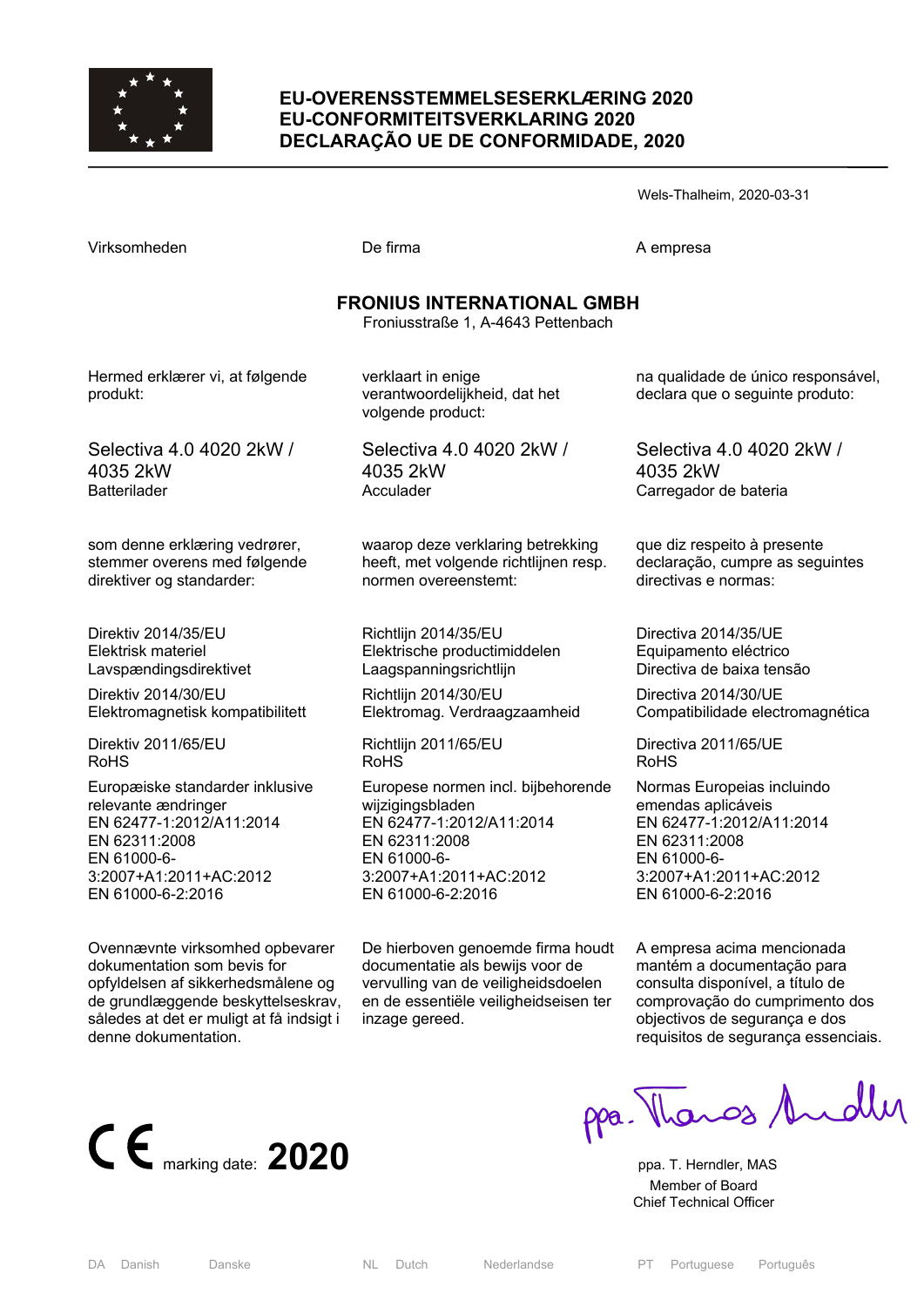

# **EU-MEGFELELŐSÉGI NYILATKOZAT 2020 EÚ VYHLÁSENIE O ZHODE 2020 EU PROHLÁŠENÍ O SHODĚ 2020**

Wels-Thalheim, 2020-03-31

A vállalat **A** vállalat Společnost **Výrobca** Společnost Společnost Společnost Společnost Společnost Společnost Společnost Společnost Společnost Společnost Společnost Společnost Společnost Společnost Společnost Společnost S

# **FRONIUS INTERNATIONAL GMBH**

Froniusstraße 1, A-4643 Pettenbach

a saját kizárólagos felelősségére nyilatkozza, hogy a következő termék:

Selectiva 4.0 4020 2kW / 4035 2kW Akkumulátortöltő készülék

a saját kizárólagos felelősségére nyilatkozza, hogy a következő termék:

2014/35/EU irányelv Kisfeszültségre vonatkozó irányelvek 2014/30/EU irányelv Elektromágneses összeférhetőség

2011/65/EU irányelv RoHS

az európai szabványoknak, beleértve a változtatásokat is EN 62477-1:2012/A11:2014 EN 62311:2008 EN 61000-6- 3:2007+A1:2011+AC:2012 EN 61000-6-2:2016

A fent említett vállalat a dokumentációkat betekintés céljára készenlétben tartja, a biztonsági célkitűzések teljesítésének és a lényeges biztonsági követelmények teljesítésének a bizonyítására.

prehlasuje na vlastnú zodpovednosť, že následujúcí výrobok:

Selectiva 4.0 4020 2kW / 4035 2kW Nabíjačka akumulátorov

na ktorý sa toto prehlasenie o shode vzťahuje, zodpovedá následujúcím predpisom a normam:

Smernica 2014/35/EÚ pre elektrické zariadenie nízkého napätia Smernica 2014/30/EÚ o elektromagnetickej kompatibilite

Smernica 2011/65/EÚ RoHS

Európske normy vrátane príslušných zmien EN 62477-1:2012/A11:2014 EN 62311:2008 EN 61000-6- 3:2007+A1:2011+AC:2012 EN 61000-6-2:2016

Výššie uvedená firma udržuje technickú dokumentáciu ako dókaz naplňovánia bezpečnostných a ochranných požiadaviek a je pripravená predložit ju k nahliadnutiu.

prohlašuje s výhradní zodpovědností, že následující výrobek:

Selectiva 4.0 4020 2kW / 4035 2kW Nabíječka akumulátorů

na který se toto prohlášení vztahuje, odpovídá následujícím směrnicím, resp. normám:

Směrnice 2014/35/EU Elektrická zařízení Směrnice pro nízké napětí

Směrnice 2014/30/EU Elektromagnetické kompatibility

Směrnice 2011/65/EU RoHS

Evropské normy včetně případných změn EN 62477-1:2012/A11:2014 EN 62311:2008 EN 61000-6- 3:2007+A1:2011+AC:2012 EN 61000-6-2:2016

Výše uvedená společnost uchovává dokumentaci k nahlédnutí jako důkaz splnění bezpečnostních cílů a podstatných ochranných opatření.



ppa. Thanos Andles

 Member of Board Chief Technical Officer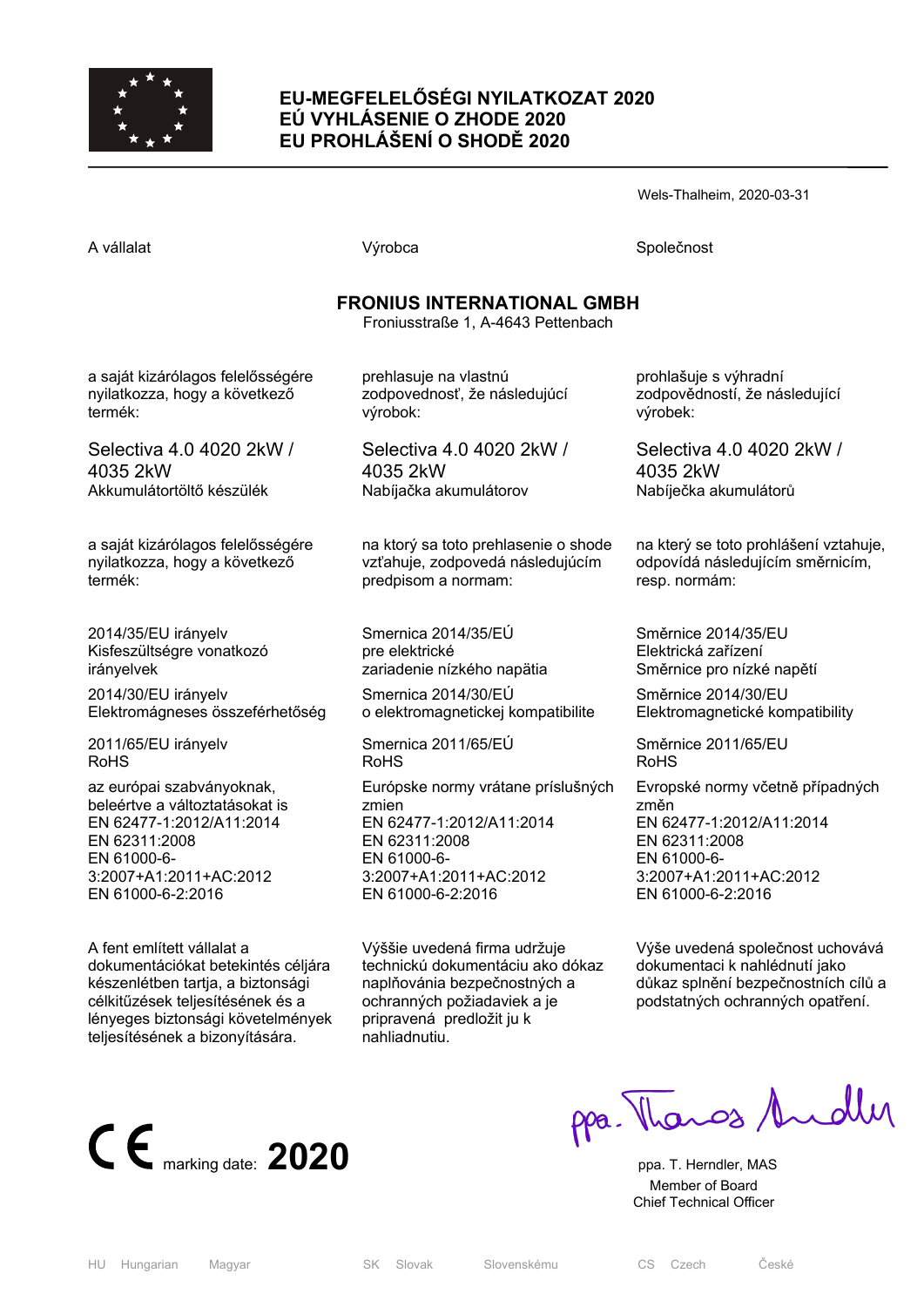

# **EU-KONFORMITÄTSERKLÄRUNG 2020 AB UYGUNLUK BEYANI 2020 DEKLARACJA ZGODNOŚCI UE 2020**

| Wels-Thalheim, 2020-03-31 |  |
|---------------------------|--|
|---------------------------|--|

| Die Firma                                                                                        | Üretici firma                                                                              | Firma                                                                                                   |
|--------------------------------------------------------------------------------------------------|--------------------------------------------------------------------------------------------|---------------------------------------------------------------------------------------------------------|
|                                                                                                  | <b>FRONIUS INTERNATIONAL GMBH</b><br>Froniusstraße 1, A-4643 Pettenbach                    |                                                                                                         |
| erklärt in alleiniger Verantwortung,<br>dass folgendes Produkt:                                  | işbu belgede aşağıdaki ürünün<br>kendi sorumluluğunda olduğunu<br>onaylar:                 | oświadcza na własną<br>odpowiedzialność, że następujący<br>produkt:                                     |
| Selectiva 4.0 4020 2kW /                                                                         | Selectiva 4.0 4020 2kW /                                                                   | Selectiva 4.0 4020 2kW /                                                                                |
| 4035 2kW                                                                                         | 4035 2kW                                                                                   | 4035 2kW                                                                                                |
| Batterieladegerät                                                                                | Akü şarj cihazı                                                                            | Prostownik                                                                                              |
| auf das sich diese Erklärung<br>bezieht, mit folgenden Richtlinien<br>bzw. Normen übereinstimmt: | bu beyan ile ilişkili olarak, aşağıdaki<br>yönetmelikleri veya normları yerine<br>getirir: | do którego odnosi się niniejsza<br>deklaracja, jest zgodny z<br>następującymi dyrektywami i<br>normami: |
| Richtlinie 2014/35/EU                                                                            | 2014/35/EC sayılı yönetmelik                                                               | Dyrektywa 2014/35/UE                                                                                    |
| Elektrische Betriebsmittel                                                                       | elektrikli ekipman                                                                         | Sprzęt elektryczny –                                                                                    |
| Niederspannungsrichtlinie                                                                        | Alçak gerilim yönetmeliği                                                                  | Dyrektywa niskonapięciowa                                                                               |
| Richtlinie 2014/30/EU                                                                            | 2014/30/EC sayılı yönetmelik                                                               | Dyrektywa 2014/30/UE                                                                                    |
| Elektromag. Verträglichkeit                                                                      | Elektromanyetik Uyumluluk                                                                  | Kompatybilność elektromagnetyczna                                                                       |
| Richtlinie 2011/65/EU                                                                            | 2011/65/EG sayılı yönetmelik                                                               | Dyrektywa 2011/65/UE                                                                                    |
| RoHS                                                                                             | <b>RoHS</b>                                                                                | <b>RoHS</b>                                                                                             |
| Europäische Normen inklusive                                                                     | İlgili değişiklikleri içeren Avrupa                                                        | Normy europejskie łącznie z                                                                             |
| zutreffende Änderungen                                                                           | normları                                                                                   | odpowiednimi zmianami                                                                                   |
| EN 62477-1:2012/A11:2014                                                                         | EN 62477-1:2012/A11:2014                                                                   | EN 62477-1:2012/A11:2014                                                                                |
| EN 62311:2008                                                                                    | EN 62311:2008                                                                              | EN 62311:2008                                                                                           |
| EN 61000-6-                                                                                      | EN 61000-6-                                                                                | EN 61000-6-                                                                                             |
| 3:2007+A1:2011+AC:2012                                                                           | 3:2007+A1:2011+AC:2012                                                                     | 3:2007+A1:2011+AC:2012                                                                                  |
| EN 61000-6-2:2016                                                                                | EN 61000-6-2:2016                                                                          | EN 61000-6-2:2016                                                                                       |
| Die oben genannte Firma hält                                                                     | Yukarıda adı geçen üretici firma                                                           | Wyżej wymieniona firma jest w                                                                           |

Dokumentationen als Nachweis der Erfüllung der Sicherheitsziele und die wesentlichen Schutzanforderungen zur Einsicht bereit.

dokümanları güvenlik hedeflerini yerine getirme kanıtı olarak ve önemli korunma gereksinimlerine herhangi bir zamanda bakmak için tutar

Wyżej wymieniona firma jest w posiadaniu dokumentacji, stanowiącej świadectwo spełnienia norm bezpieczeństwa i zapewnienia wymaganego poziomu zabezpieczeń, i udostępnia ją na żądanie.



ppa. Thangs Andly

 Member of Board Chief Technical Officer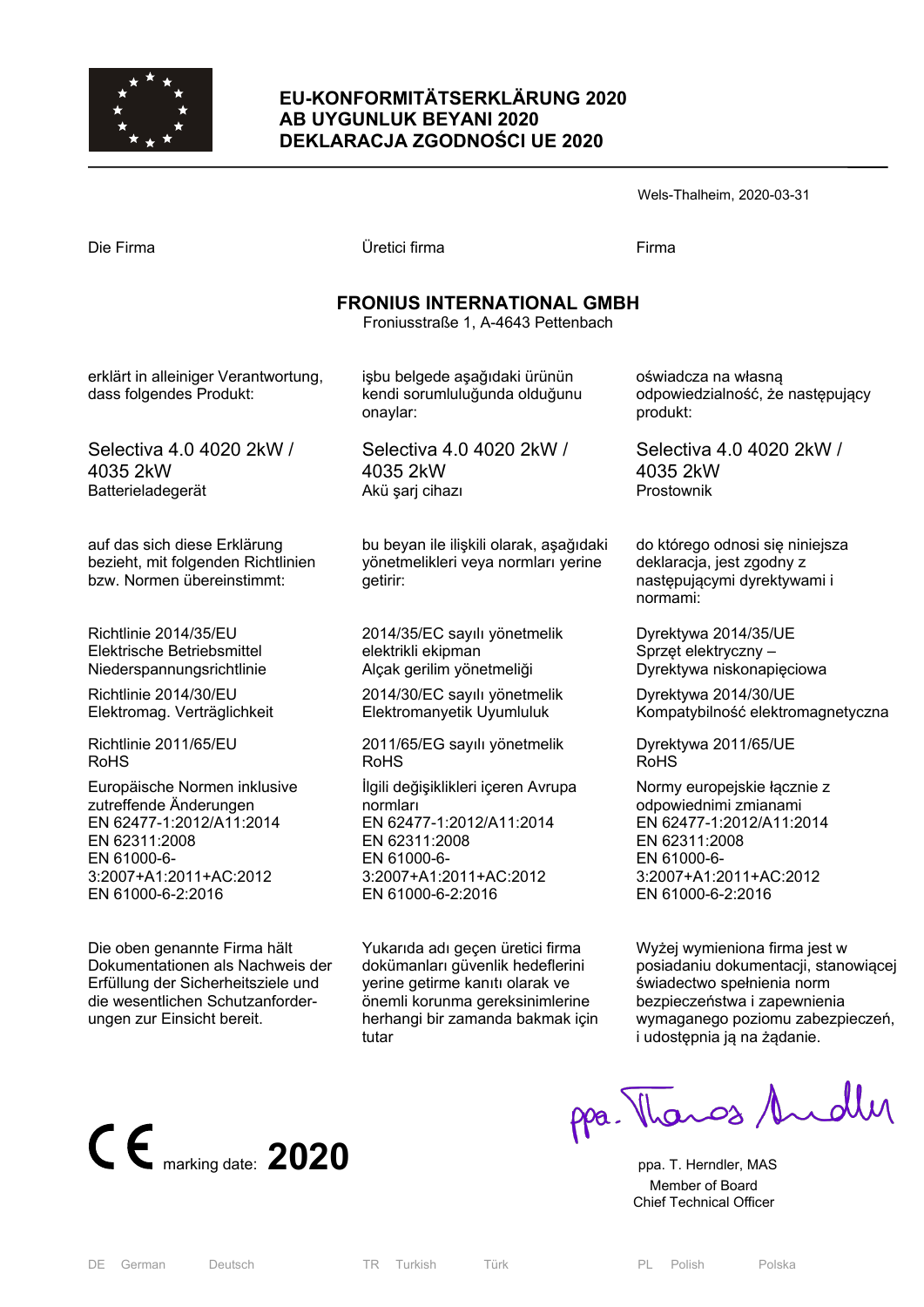

## **EU-DECLARATION OF CONFORMITY 2020 ΔΗΛΩΣΗ ΣΥΜΜΟΡΦΩΣΗΣ ΕΕ 2020 ЕС-ДЕКЛАРАЦИЯ ЗА СЪОТВЕТСТВИЕ 2020**

|                                                                                                                                                                |                                                                                                                                                           | Wels-Thalheim, 2020-03-31                                                                                                                                 |
|----------------------------------------------------------------------------------------------------------------------------------------------------------------|-----------------------------------------------------------------------------------------------------------------------------------------------------------|-----------------------------------------------------------------------------------------------------------------------------------------------------------|
| Manufacturer                                                                                                                                                   | Η εταιρεία                                                                                                                                                | Фирма                                                                                                                                                     |
|                                                                                                                                                                | <b>FRONIUS INTERNATIONAL GMBH</b><br>Froniusstraße 1, A-4643 Pettenbach                                                                                   |                                                                                                                                                           |
| Hereby certifies on its sole<br>responsibility that the following<br>product:                                                                                  | δηλώνει με αποκλειστική ευθύνη ότι<br>το κάτωθι προϊόν:                                                                                                   | на своя собствена отговорност<br>декларира, че следният продукт:                                                                                          |
| Selectiva 4.0 4020 2kW /<br>4035 2kW<br>Battery charger                                                                                                        | Selectiva 4.0 4020 2kW /<br>4035 2kW<br>Φορτιστής μπαταρίας                                                                                               | Selectiva 4.0 4020 2kW /<br>4035 2kW<br>Зарядно устройство                                                                                                |
| which is explicitly referred to by this<br>Declaration meet the following<br>directives and standard(s):                                                       | στο οποίο αναφέρεται η παρούσα<br>δήλωση, συμμορφώνεται με τις<br>ακόλουθες οδηγίες και πρότυπα:                                                          | за който се отнася тази<br>декларация, съответства на<br>следните директиви, респ.<br>стандарти:                                                          |
| Directive 2014/35/EU<br><b>Electrical Apparatus</b><br>Low Voltage Directive<br>Directive 2014/30/EU<br>Electromag. compatibility                              | Οδηγία 2014/35/ΕΕ<br>Ηλεκτρικά μέσα λειτουργίας<br>Οδηγία χαμηλής τάσης<br>Οδηγία 2014/30/ΕΕ<br>Ηλεκτρομαγν. Συμβατότητα                                  | Директива 2014/35/EC<br>Електрически съоръжения<br>Директива Ниско напрежение<br>Директива 2014/30/ЕС<br>Електромагн. Съвместимост                        |
| Directive 2011/65/EU<br><b>RoHS</b>                                                                                                                            | Οδηγία 2011/65/ΕΕ<br><b>RoHS</b>                                                                                                                          | Директива 2011/65/ЕС<br>RoHS                                                                                                                              |
| European Standards including<br>relevant amendments<br>EN 62477-1:2012/A11:2014<br>EN 62311:2008<br>EN 61000-6-<br>3:2007+A1:2011+AC:2012<br>EN 61000-6-2:2016 | Ευρωπαϊκά πρότυπα συμπ. τυχόν<br>τροποποιήσεων<br>EN 62477-1:2012/A11:2014<br>EN 62311:2008<br>EN 61000-6-<br>3:2007+A1:2011+AC:2012<br>EN 61000-6-2:2016 | Европейски норми вкл.<br>съответните изменения<br>EN 62477-1:2012/A11:2014<br>EN 62311:2008<br>EN 61000-6-<br>3:2007+A1:2011+AC:2012<br>EN 61000-6-2:2016 |
| Documentation evidencing                                                                                                                                       | Η ως άνω αναφερόμενη εταιρεία                                                                                                                             | Гореспоменатата фирма може да                                                                                                                             |

conformity with the requirements of the Directives is kept available for inspection at the above Manufacturer.

διατηρεί σε ετοιμότητα για έλεγχο τις τεκμηριώσεις ως απόδειξη της εκπλήρωσης των στόχων ασφαλείας και των ουσιωδών απαιτήσεωνπροστασίας.

предостави за справка документи като доказателство за покриването на нормите за безопасност и съществените изисквания за безопасност.



CE marking date: 2020 PPa. Therndler, MAS

 Member of Board Chief Technical Officer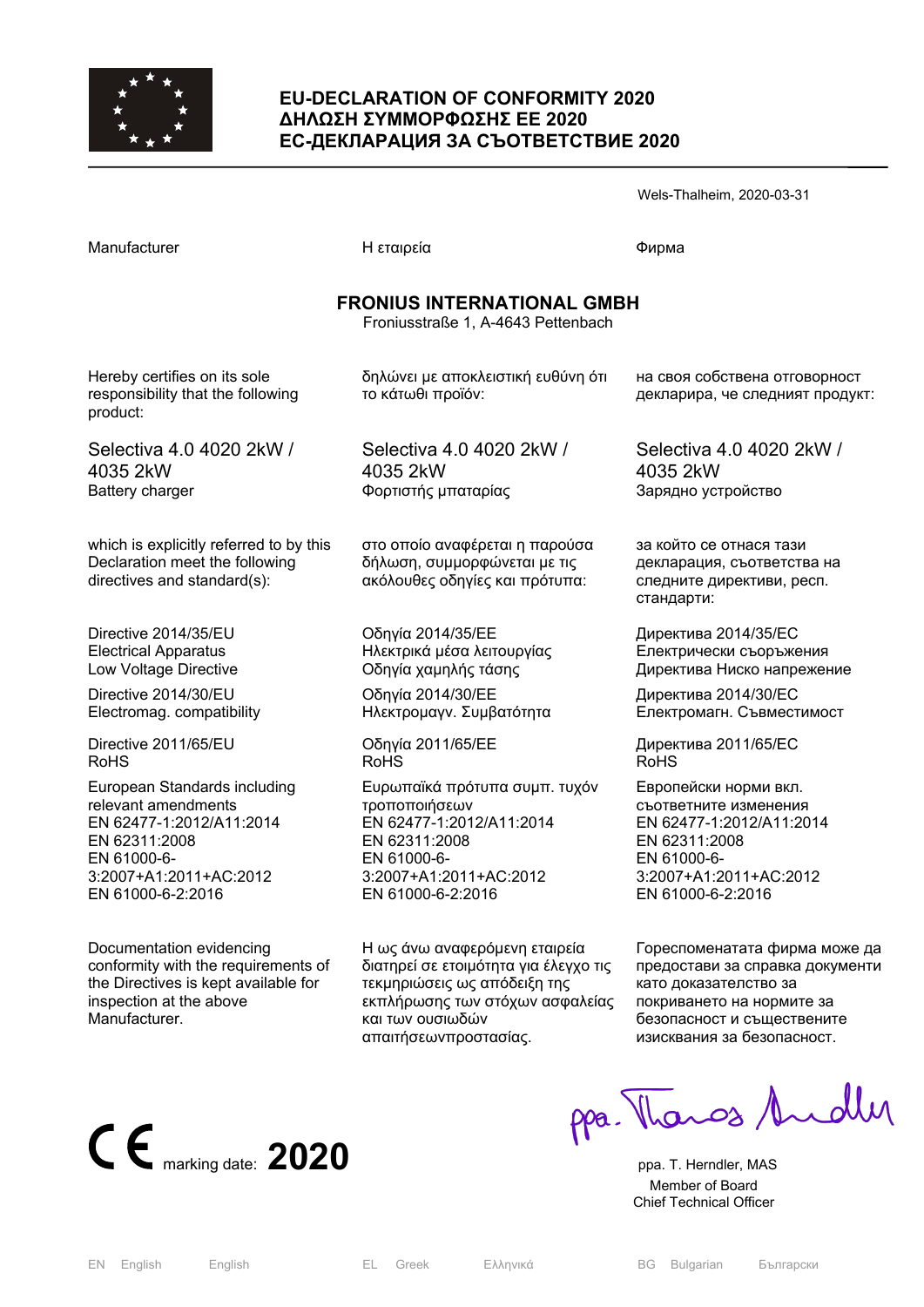

#### **EU-DECLARATION OF CONFORMITY 2020 ES ATITIKTIES DEKLARACIJA 2020 ES ATBILSTĪBAS DEKLARĀCIJA 2020**

Wels-Thalheim, 2020-03-31

Manufacturer **Manufacturer Execute UZņēmums** Bendrovė **UZņēmums** 

## **FRONIUS INTERNATIONAL GMBH**

Froniusstraße 1, A-4643 Pettenbach

Hereby certifies on its sole responsibility that the following product:

Selectiva 4.0 4020 2kW / 4035 2kW Battery charger

which is explicitly referred to by this Declaration meet the following directives and standard(s):

Directive 2014/35/EU Electrical Apparatus Low Voltage Directive

Directive 2014/30/EU Electromag. compatibility

Directive 2011/65/EU RoHS

European Standards including relevant amendments EN 62477-1:2012/A11:2014 EN 62311:2008 EN 61000-6- 3:2007+A1:2011+AC:2012 EN 61000-6-2:2016

Documentation evidencing conformity with the requirements of the Directives is kept available for inspection at the above **Manufacturer** 

prisiimdama visą atsakomybę pareiškia, kad šis produktas:

Selectiva 4.0 4020 2kW / 4035 2kW Baterijų įkroviklis

kuriam skirta ši deklaracija, atitinka šias normas ir standartus:

2014/35/ES Žemosios įtampos direktyva

Direktyva 2014/30/ES elektromagnetiniu suderinamumu

Direktyva 2011/65/ES RoHS

Europos standartai su atitinkamais pakeitimais EN 62477-1:2012/A11:2014 EN 62311:2008 EN 61000-6- 3:2007+A1:2011+AC:2012 EN 61000-6-2:2016

Pirmiau minėta bendrovė gali bet kada pateikti dokumentus, įrodančius, kas laikomasi saugos tikslų ir esminių saugosreikalavimų. ar pilnu atbildību deklarē, ka turpmāk nosauktais produkts:

Selectiva 4.0 4020 2kW / 4035 2kW Akumulatora uzlādes ierīce

uz kuru attiecas šī deklarācija, atbilst šādām direktīvām vai standartiem:

Direktīvā 2014/35/ES **Zemsprieguma** 

Direktīvā 2014/30/ES elektromagnētisko savietojamību

Direktīvā 2011/65/ES RoHS

Eiropas standarti, ieskaitot attiecīgos grozījumus EN 62477-1:2012/A11:2014 EN 62311:2008 EN 61000-6- 3:2007+A1:2011+AC:2012 EN 61000-6-2:2016

Augstāk minētais uzņēmums saglabā dokumentāciju kā apliecinājumu, ka ir izpildīti drošības mērķi un galvenās prasības par aizsardzību.

ppa. Thangs Andly  $\mathsf{C}\in$  marking date: **2020** ppa. T. Herndler, MAS

 Member of Board Chief Technical Officer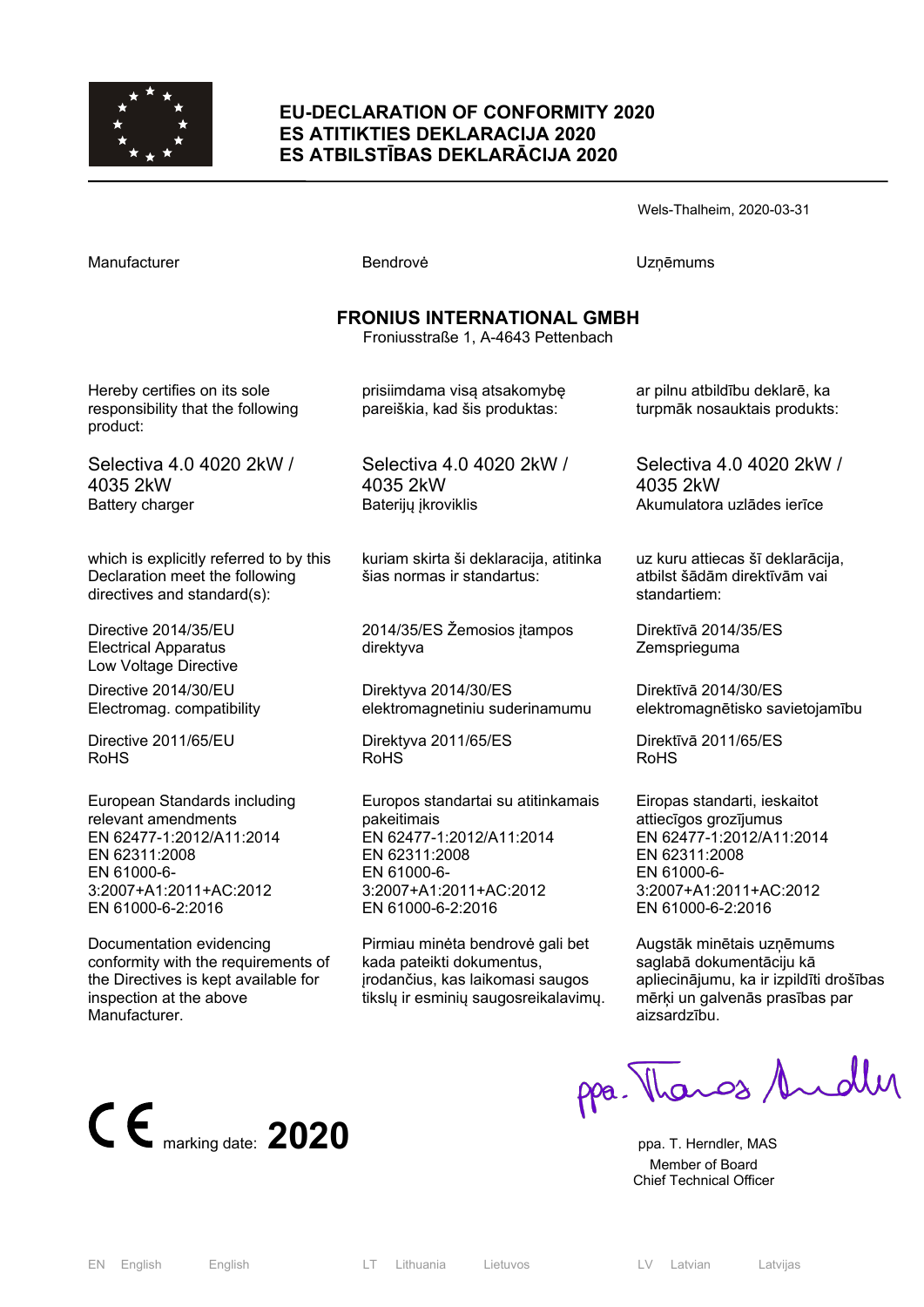

## **EU-KONFORMITÄTSERKLÄRUNG 2020 DECLARAŢIE DE CONFORMITATE CE 2020 IZJAVA O SKLADNOSTI 2020**

Wels-Thalheim, 2020-03-31

Die Firma Firma Podjetje

# **FRONIUS INTERNATIONAL GMBH**

Froniusstraße 1, A-4643 Pettenbach

erklärt in alleiniger Verantwortung, dass folgendes Produkt:

Selectiva 4.0 4020 2kW / 4035 2kW Batterieladegerät

auf das sich diese Erklärung bezieht, mit folgenden Richtlinien bzw. Normen übereinstimmt:

Richtlinie 2014/35/EU Elektrische Betriebsmittel Niederspannungsrichtlinie

Richtlinie 2014/30/EU Elektromag. Verträglichkeit

Richtlinie 2011/65/EU RoHS

Europäische Normen inklusive zutreffende Änderungen EN 62477-1:2012/A11:2014 EN 62311:2008 EN 61000-6- 3:2007+A1:2011+AC:2012 EN 61000-6-2:2016

Die oben genannte Firma hält Dokumentationen als Nachweis der Erfüllung der Sicherheitsziele und die wesentlichen Schutzanforderungen zur Einsicht bereit.

declară pe proprie răspundere că următorul produs:

Selectiva 4.0 4020 2kW / 4035 2kW aparat de încărcare a bateriilor

la care se referă prezenta declaraţie, este în conformitate cu directivele şi normele de mai jos:

2014/35/EU Directiva de joasă tensiune

Directiva 2014/30/EU compatibilitatea electromagnetică

Directiva 2011/65/EU RoHS

Norme europene inclusiv modificările aferente EN 62477-1:2012/A11:2014 EN 62311:2008 EN 61000-6- 3:2007+A1:2011+AC:2012 EN 61000-6-2:2016

Firma numită mai sus păstrează documentaţia necesară ca dovadă a îndeplinirii obiectivelor de securitate si a cerintelor de protectie specifice. pentru a putea fi consultată.

z izključno lastno odgovornostjo izjavlja, da naslednji izdelek:

Selectiva 4.0 4020 2kW / 4035 2kW Polnilnik za baterije

na katerega se nanaša ta razlaga, ustreza naslednjim smernicam oz. normam:

2014/35/EU Direktiva o nizki napetosti

Direktiva 2014/30/EU o elektromagnetni združljivosti

Direktiva 2011/65/EU RoHS

Evropske norme vključno z zadevnimi spremembami EN 62477-1:2012/A11:2014 EN 62311:2008 EN 61000-6- 3:2007+A1:2011+AC:2012 EN 61000-6-2:2016

Zgoraj navedeno podjetje ima za vpogled na voljo dokumentacije kot dokazilo izpolnjevanja varnostnih ciliev in bistvenih zahtev v zvezi z zaščito.



ppa. Thangs Andley

 Member of Board Chief Technical Officer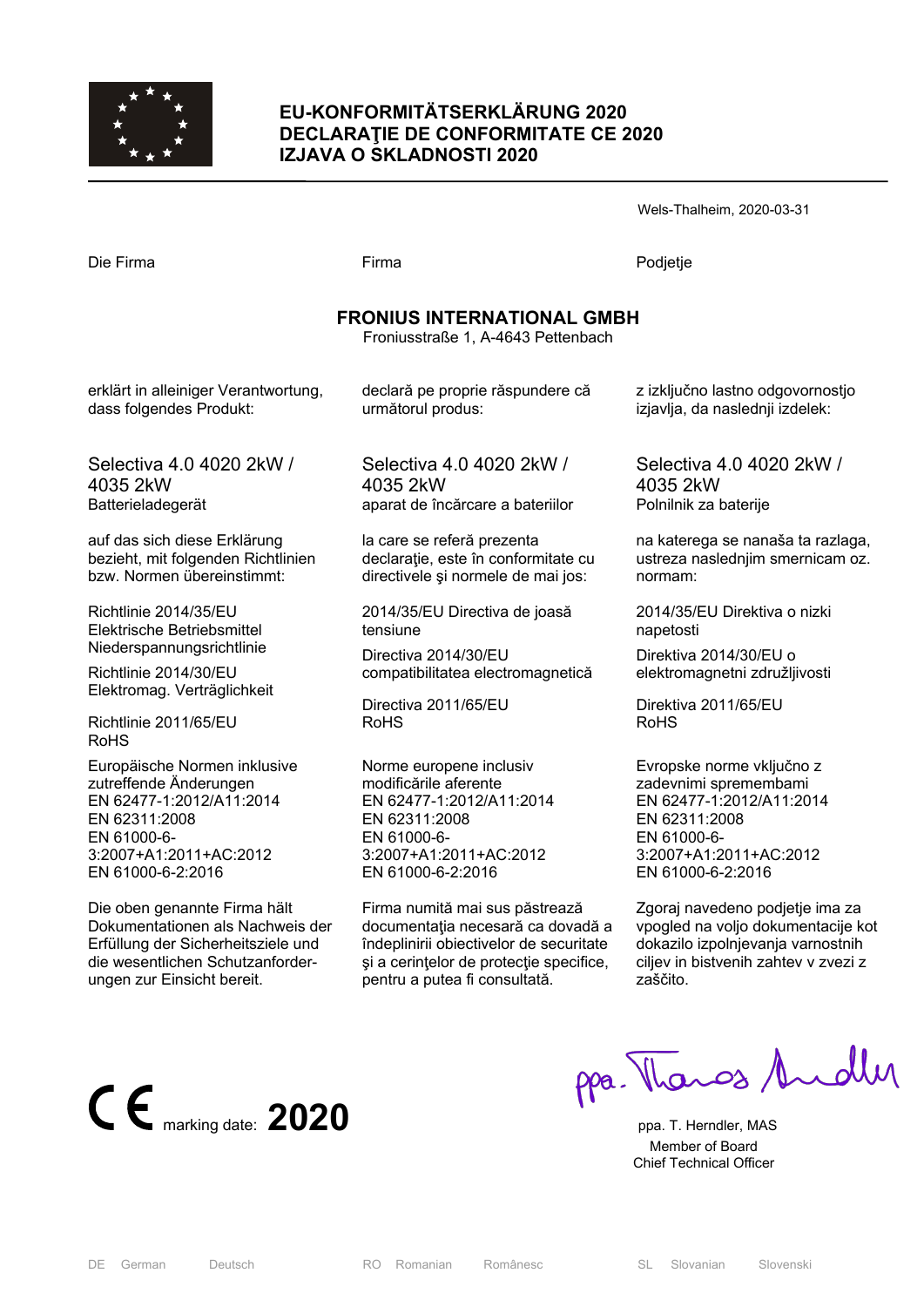

Directive 2014/35/EU Electrical Apparatus Low Voltage Directive Directive 2014/30/EU Electromag. compatibility

Directive 2011/65/EU

relevant amendments EN 62477-1:2012/A11:2014

EN 62311:2008 EN 61000-6-

European Standards including

3:2007+A1:2011+AC:2012 EN 61000-6-2:2016

Documentation evidencing

inspection at the above

**Manufacturer** 

conformity with the requirements of the Directives is kept available for

RoHS

#### **EU-DECLARATION OF CONFORMITY 2020 EU-KONFORMITETSFÖRSÄKRAN 2020 EU-VAATIMUSTENMUKAISUUSVAKUUTUS 2020**

Wels-Thalheim, 2020-03-31

**FRONIUS INTERNATIONAL GMBH**  Froniusstraße 1, A-4643 Pettenbach Hereby certifies on its sole responsibility that the following product: Selectiva 4.0 4020 2kW / 4035 2kW Battery charger which is explicitly referred to by this Declaration meet the following directives and standard(s): intygar härmed att följande produkt: Selectiva 4.0 4020 2kW / 4035 2kW Batteriladdare som den här överenskommelsen avser, överensstämmer med följande direktiv respektive normer:

Manufacturer **Företaget** Företaget Yritys

Direktiv 2014/35/EU Direktivet för lågspänning

Direktiv 2014/30/EU Elektromagnetisk Kompatibilitet

Direktiv 2011/65/EU RoHS

Europeiska normer, med relevanta ändringar EN 62477-1:2012/A11:2014 EN 62311:2008 EN 61000-6- 3:2007+A1:2011+AC:2012 EN 61000-6-2:2016

Det ovan nämnda företaget tillhandahåller dokumentation som styrker att säkerhetsmålen och de grundläggande skyddskraven har uppfyllts.

ilmoittaa yksinomaisella vastuulla, että seuraava tuote:

Selectiva 4.0 4020 2kW / 4035 2kW Akkulaturi

johon tämä vakuutus viittaa, on seuraavien direktiivien tai standardien mukainen:

2014/35/EU Pienjännitedirektiivi

Direktiivin 2014/30/EU sähkömagneettista yhteensopivuutta

Direktiivin 2011/65/EU RoHS

Eurooppalaiset standardit asianmukaiset muutokset mukaan lukien EN 62477-1:2012/A11:2014 EN 62311:2008 EN 61000-6- 3:2007+A1:2011+AC:2012 EN 61000-6-2:2016

Edellä mainittu yritys säilyttää asiakirjoja saatavilla turvallisuustavoitteiden ja olennaisten suojavaatimusten täyttämisen todisteena.



ppa. Thangs Andly

 Member of Board Chief Technical Officer